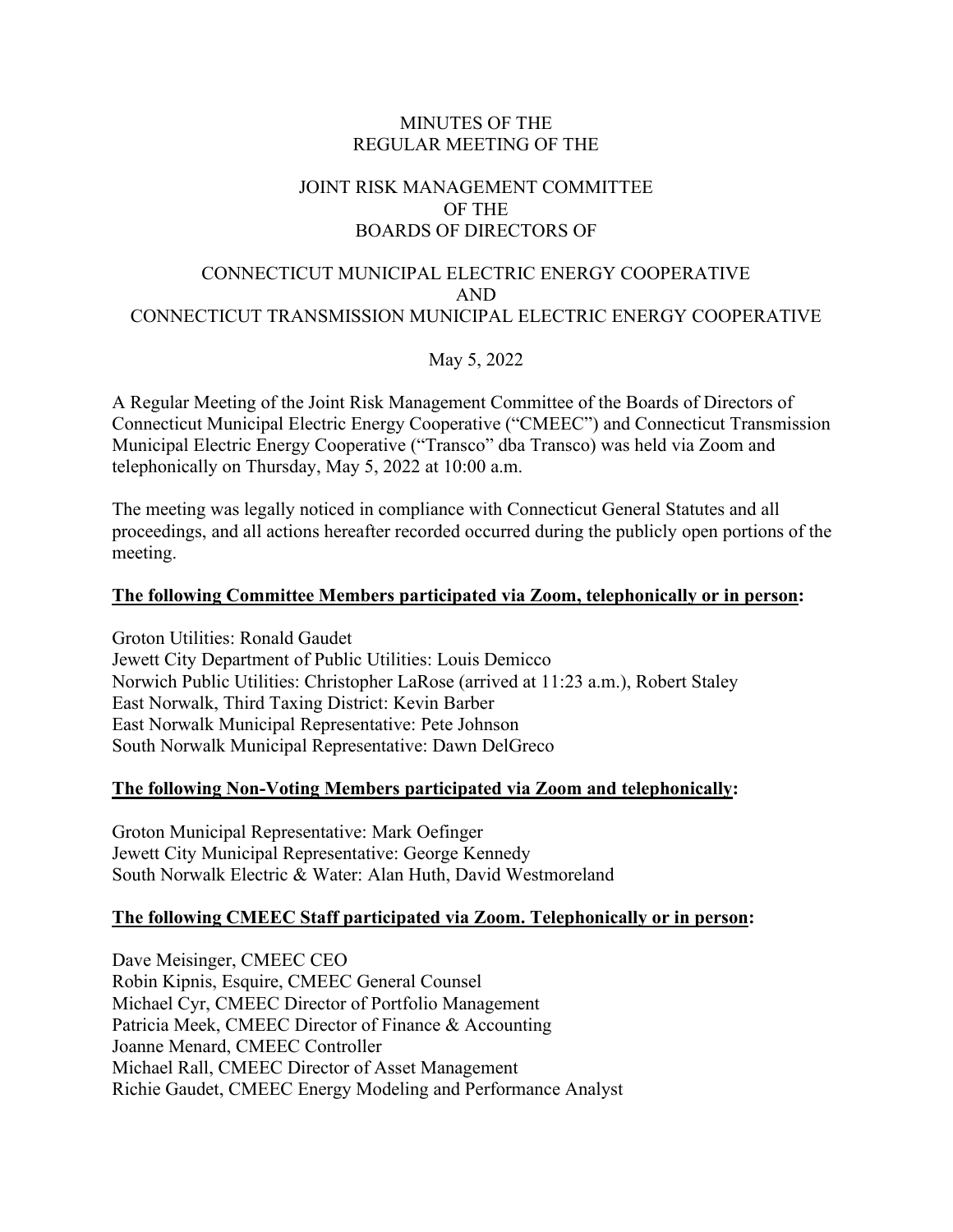Lena Kabanova, CMEEC Principal Operations Analyst Menglu Tang, CMEEC Lead Energy Market Analyst Margaret Job, CMEEC Paralegal / Compliance Specialist

## **Others participated via Zoom and telephonically:**

David Silverstone, Esquire, Municipal Electric Consumer Advocate

Ms. Job recorded.

Committee Chair Robert Staley called the meeting to order at 10:00 a.m. noting for the record that today's meeting is being held via Zoom and telephonically. He explained that participants should keep their devices on mute unless speaking to eliminate background noise and state their names when speaking for clarity of the record.

### **Specific Agenda Item**

## **A Public Comment Period**

No public comment was made.

## **B Roll Call**

After Ms. Job conducted roll call, Committee Chair Staley confirmed a quorum was present.

# **C Approve the Minutes of the Regular March 3, 2022 Meeting of the Joint Risk Management Committee**

**A motion was made by Committee Member Ronald Gaudet, seconded by Committee Member Dawn DelGreco to Approve the Minutes of the Regular March 3, 2022 Meeting of the Joint Risk Management Committee.** 

**Motion passed unanimously.**

### **D Proposed Executive Session**

Upon inquiry, Mr. Silverstone agreed that he would remain in Executive Session discussion under the terms of his Non-Disclosure Agreement.

## **A motion was made by Committee Member Kevin Barber, seconded by Committee Member Pete Johnson to enter Executive Session. The basis for entering Executive Session is pursuant to the following topics and cited Connecticut General Statutes:**

• Initial discussion re potential modifications to Enterprise Risk Management Policy (Executive Session pursuant to C.G.S. Section  $1-200(6)$ (E) and  $1-210(b)(5)$ )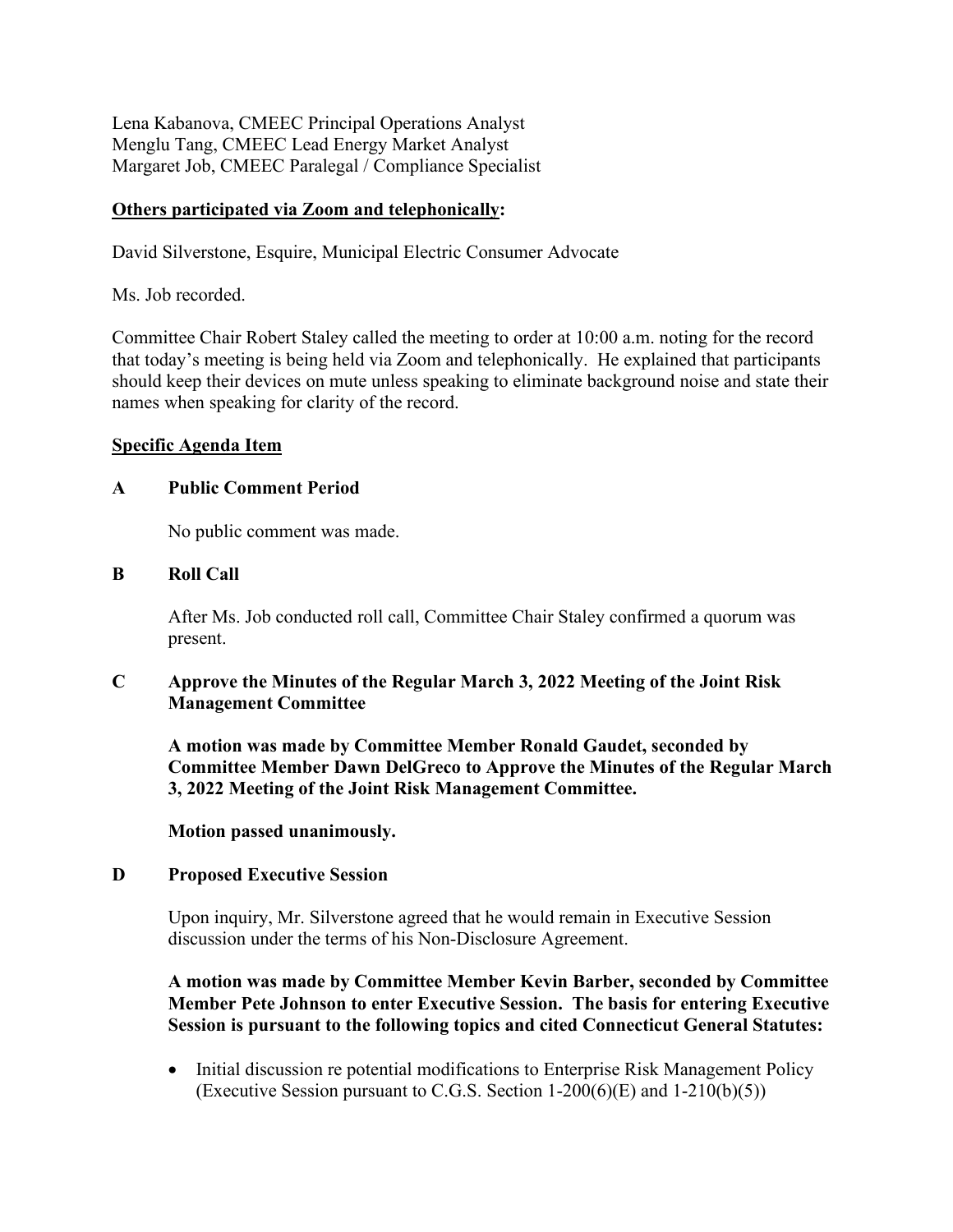- Update on possible long-term PPA project (Executive Session pursuant to C.G.S.) Section 1-200(6)(E); 1-210(b)(5)(A) and (b)(5)(B))
- Update on status of temporary ERMP waiver (Executive Session pursuant to C.G.S. Section 1-200(6)(E) and 1-210(b)(5))
- Overview of Projects and Review of Certain Project Pro Formas (Executive Session pursuant to C.G.S. Section 1-200(6)(E); 1-210(b)(5)(A) and (b)(5)(B)
	- $\triangleright$  Transmission Project No. 1
	- $\triangleright$  DG
	- $\triangleright$  Utility-scale battery projects
- Discuss legal analysis re potential use of special purpose LLCs (Executive Session pursuant to Sections 1-210(b)(10))

**Members of the Committee and non-voting members, Huth, Kennedy, Oefinger, and Westmoreland as well as Messrs. Meisinger, Cyr, Rall, Richie Gaudet and Silverstone, and Mses. Kipnis, Meek, Menard, Job, Kabanova and Tang remained.**

**The Committee entered Executive Session at 10:06 a.m. with instruction to return to Public Session upon completion of discussion in Executive Session.**

### **The Board re-entered Public Session at 12:39 p.m.**

The Committee agreed that it would make a motion to authorize the CMEEC CEO to continue to negotiate a possible long-term PPA transaction consistent with the proposed terms and conditions as specified during today's meeting.

The Committee also agreed to recommend to the Board that CMEEC enter into the longterm PPA project, consistent with the proposed terms and conditions discussed during today's meeting.

## **A motion was made by Committee Member Kevin Barber, seconded by Committee Member Gaudet to:**

- **Authorize the CMEEC CEO to continue to negotiate a possible long-term Power Purchase Agreement consistent with the terms and conditions discussed at today's meeting; and**
- **To recommend to the Board of Directors that CMEEC enter into the longterm PPA project consistent with the proposed terms and conditions as discussed at today's meeting.**

**Motion passed unanimously.**